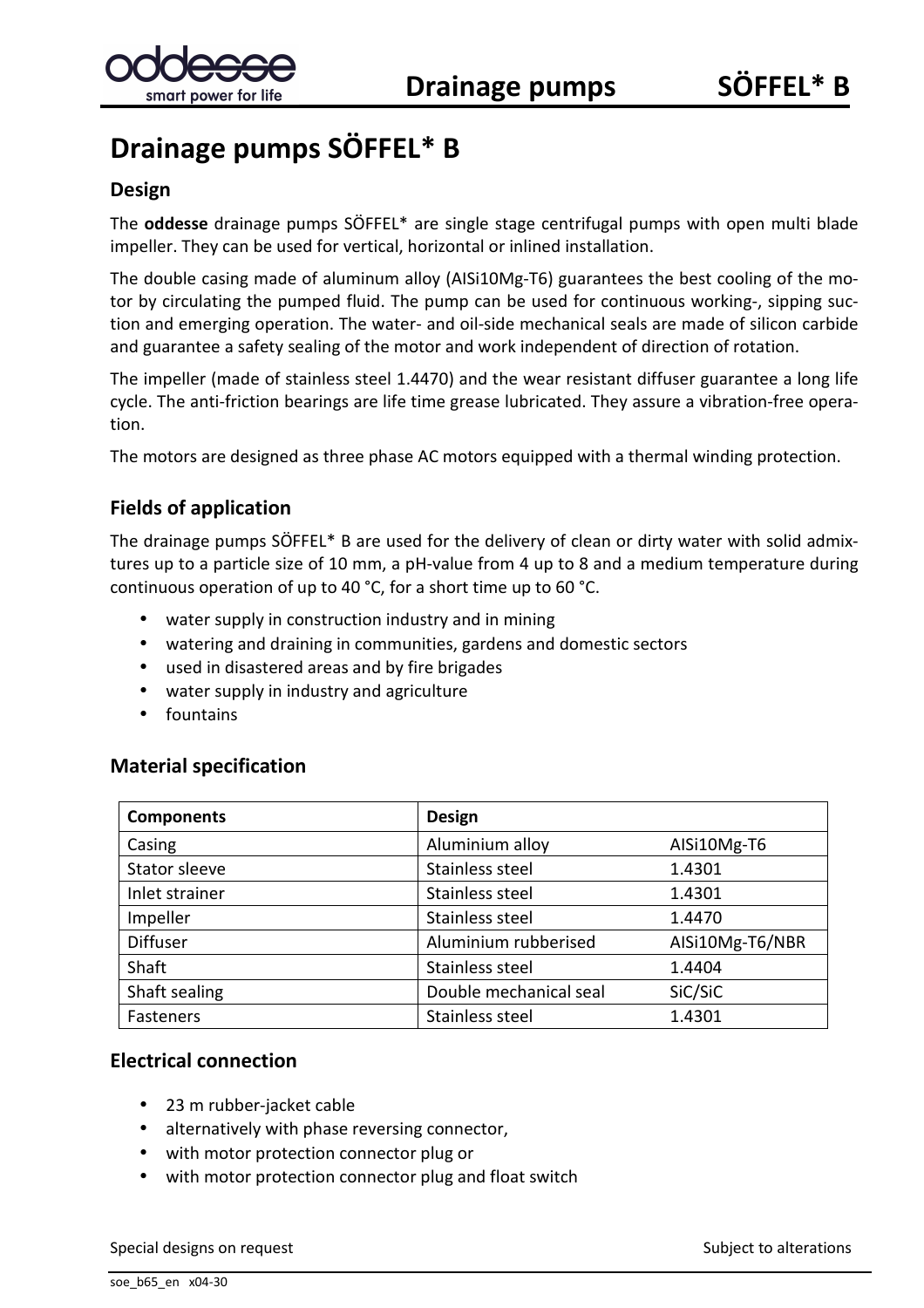

|  | Delivery rate range | $72.0 - 0$ m <sup>3</sup> /h |
|--|---------------------|------------------------------|
|--|---------------------|------------------------------|

- Delivery head range  $0 31.5$  m
- Medium temperature max. 40 °C, for a short time 60 °C
- Immersion depth max. 20 m
- Density max.  $1100 \text{ kg/m}^3$
- $\bullet$  pH-value  $4 8$
- Nominal voltage  $400 \text{ V}$  / 500 V 3 $\degree$ , 50 Hz
- Nominal current 7.8 A / 6.2 A
- Nominal speed 2900 1/min
- Power P1 / P2 4.6 kW / 3.9 kW
- Degree of protection DIN IP68
- Weight 49 kg (without cable)
- Thread connection R 2 1/2" external thread
- Coupling Storz B
- Hose connection  $\emptyset$  2 ½"

# **Characterisic curve SÖFFEL\* B65 Dimensions SÖFFEL\* B65**





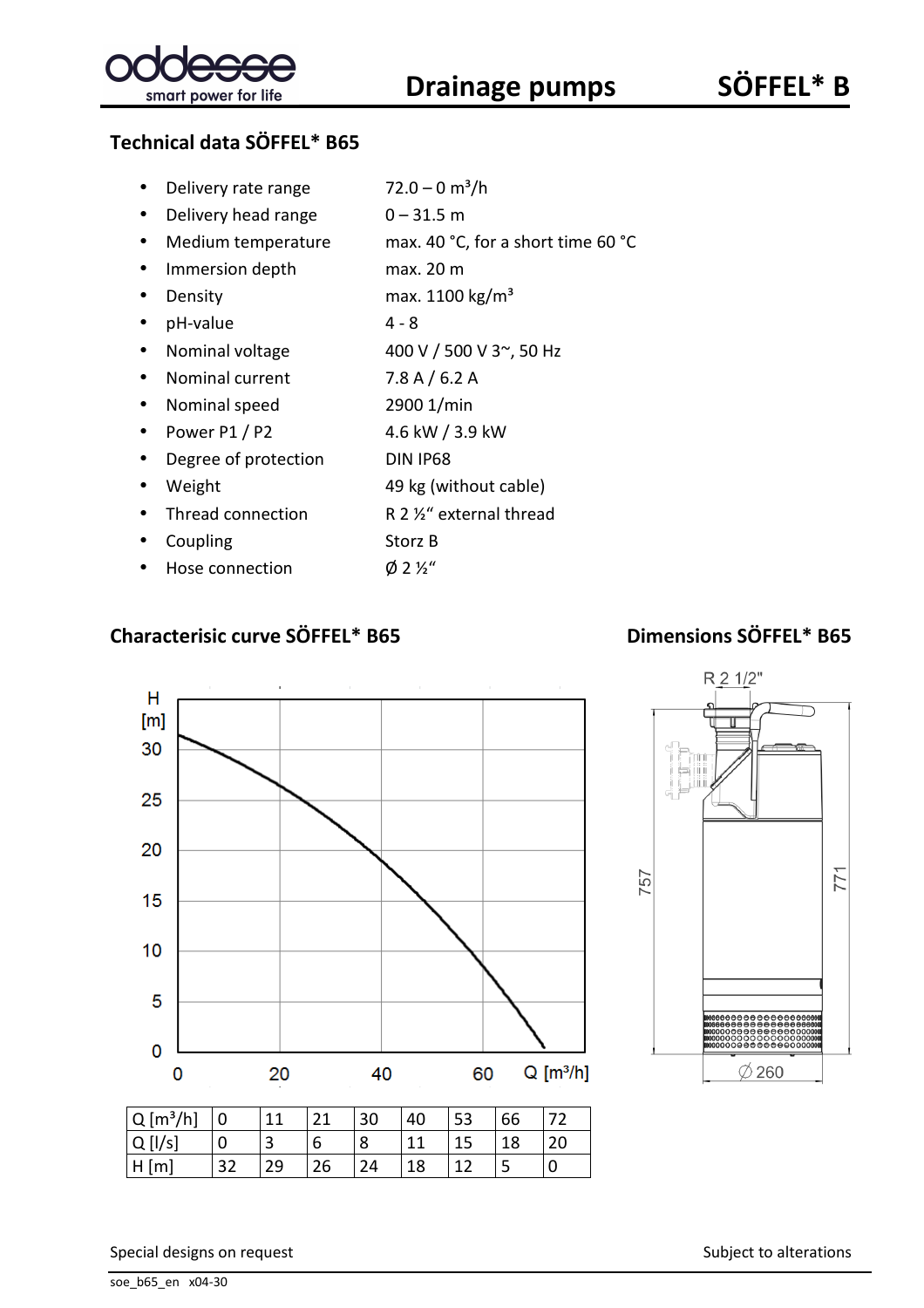

|  | Delivery rate range | $84.5 - 0$ m <sup>3</sup> /h |
|--|---------------------|------------------------------|
|--|---------------------|------------------------------|

- Delivery head range  $0 24.5$  m
- Medium temperature max. 40 °C, for a short time 60 °C
- Immersion depth max. 20 m
- Density max.  $1100 \text{ kg/m}^3$
- $\bullet$  pH-value  $4 8$
- Nominal voltage  $400 \text{ V} / 500 \text{ V}$  3 $\degree$ , 50 Hz
- Nominal current 7.8 A / 6.2 A
- Nominal speed 2900 1/min
- Power P1 / P2 4.6 kW / 3.9 kW
- Degree of protection DIN IP68
- Weight 49 kg (without cable)
- Thread connection R 2 1/2" external thread
- Coupling Storz B
- Hose connection  $\emptyset$  2 ½"

### **Characterisic curve SÖFFEL\* B80 Dimensions SÖFFEL\* B80**





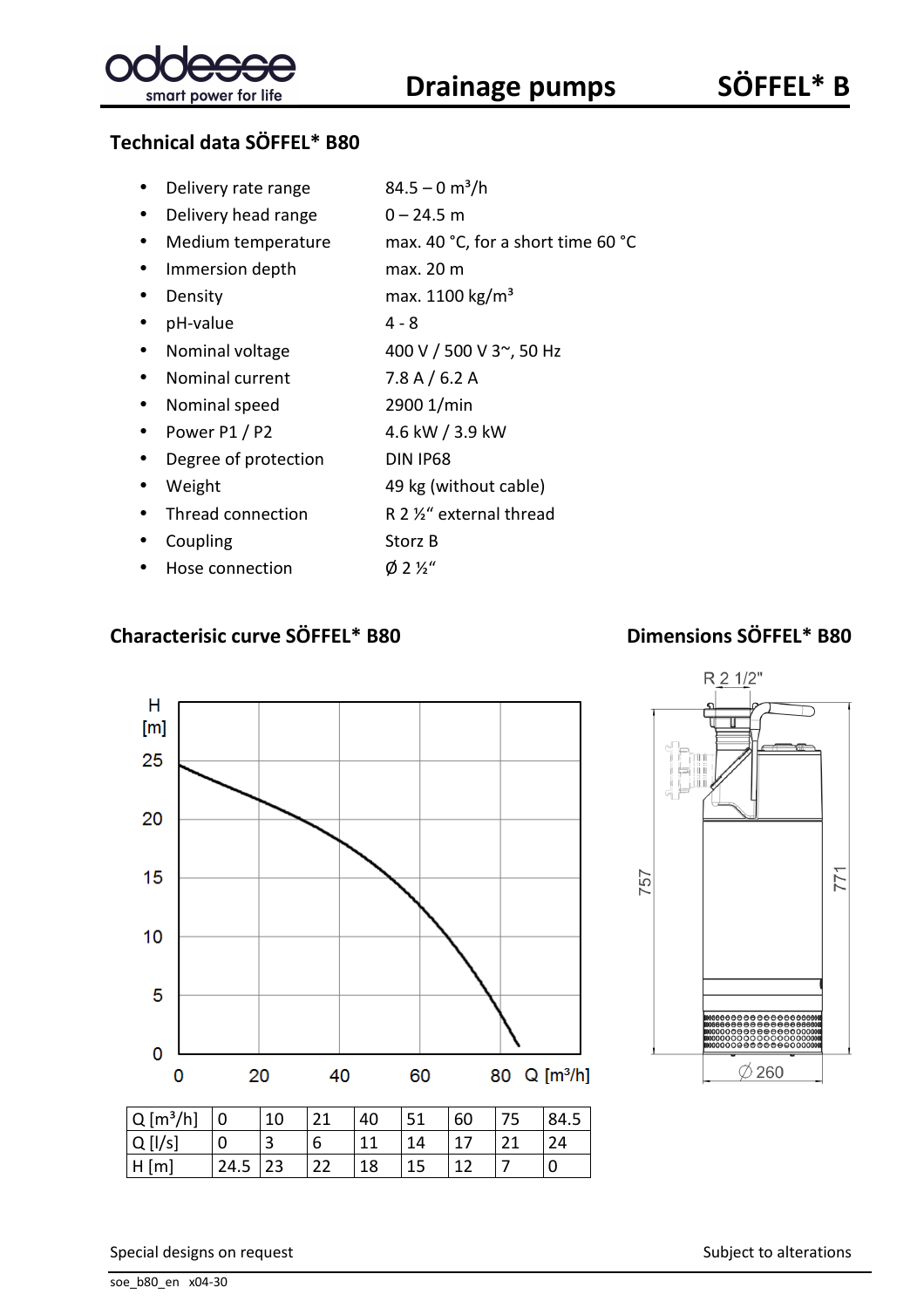

- Delivery rate range  $80 0$  m<sup>3</sup>/h
- Delivery head range  $0 35$  m
- Medium temperature max. 40 °C, for a short time 60 °C
- Immersion depth max. 20 m
- Density max. 1100 kg/m<sup>3</sup>
- $\bullet$  pH-value  $4 8$
- Nominal voltage  $400 \text{ V}$  / 500 V 3 $\degree$ , 50 Hz
- Nominal current 11.6 A / 9.3 A
- Nominal speed 2900 1/min
- Power P $1 / P2$  6.9 kW / 6 kW
- Degree of protection DIN IP68
- Weight 58 kg (without cable)
- Thread connection R 2 1/2" external thread
- Coupling Storz B
- Hose connection  $\emptyset$  2 ½"

### **Characterisic curve SÖFFEL\* B90 Dimensions SÖFFEL\* B90**



| $Q[m^3/h]$ 0 |    | 10 | 20 | 30 | 40 | 50 | 60 | 70 | 80 |
|--------------|----|----|----|----|----|----|----|----|----|
| Q[1/s]       |    |    | ر  |    |    | 14 |    | 19 | 22 |
| H[m]         | 35 | 31 | 28 | 26 | 22 | 18 | 14 |    |    |

Special designs on request Subject to alterations Subject to alterations